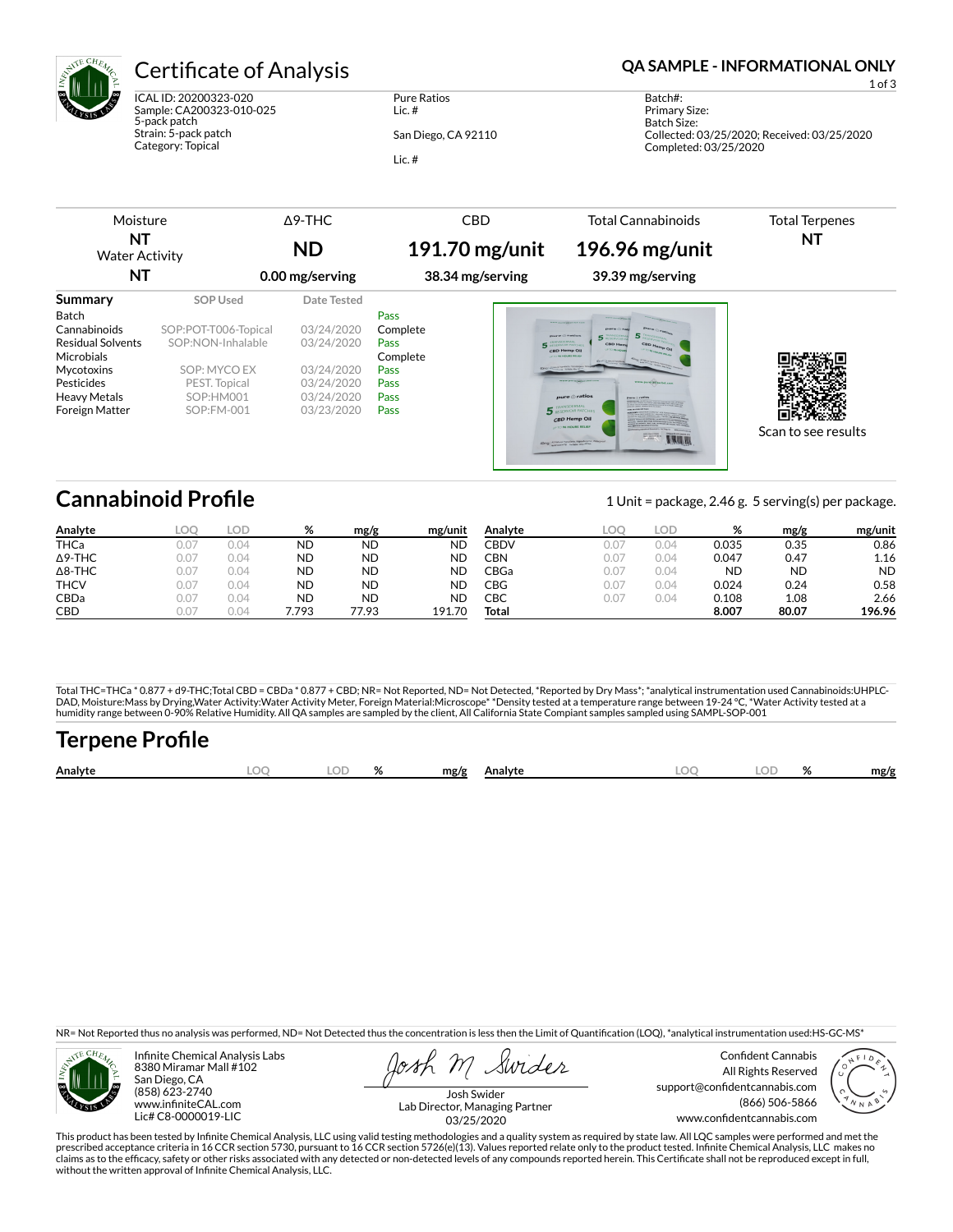

ICAL ID: 20200323-020 Sample: CA200323-010-025 5-pack patch Strain: 5-pack patch Category: Topical

Pure Ratios Lic. #

San Diego, CA 92110

Lic. #

2 of 3

Batch#: Primary Size: Batch Size: Collected: 03/25/2020; Received: 03/25/2020 Completed: 03/25/2020

#### **Residual Solvent Analysis**

| Category 1          |           |                     | LOO LOD Limit |           | Status | Category 2    |            | LOO.        | LOD.        | Limit             | Status | Category 2  |                 |           | LOO LOD.        | ∟imit            | Status |
|---------------------|-----------|---------------------|---------------|-----------|--------|---------------|------------|-------------|-------------|-------------------|--------|-------------|-----------------|-----------|-----------------|------------------|--------|
| 1.2-Dichloro-Ethane | <b>ND</b> | $\mu$ g/g $\mu$ g/g | $\mu$ g/g     | $\mu$ g/g | Pass   | Acetone       | µg/g<br>ND | ug/g<br>300 | ug/g<br>200 | $\mu$ g/g<br>5000 | Pass   | n-Hexane    | $\mu$ g/g<br>ND | $\mu$ g/g | $\mu$ g/g<br>20 | $\mu$ g/g<br>290 | Pass   |
| Benzene             | <b>ND</b> |                     |               |           | Pass   | Acetonitrile  | ND.        | . 50        | 100         | 410               | Pass   | Isopropanol | 765.9           | 300       | 200.            | 5000             | Pass   |
| Chloroform          | <b>ND</b> |                     |               |           | Pass   | Butane        | <b>ND</b>  | 300         | 200         | 5000              | Pass   | Methanol    | ND.             | 300       | 200             | 3000             | Pass   |
| Ethylene Oxide      | <b>ND</b> |                     |               |           | Pass   | Ethanol       | ND         | 300         | 200         | 5000              | Pass   | Pentane     | ND.             | 300       | 200             | 5000             | Pass   |
| Methylene-Chloride  | <b>ND</b> |                     |               |           | Pass   | Ethyl-Acetate | ND         | 300         | 200         | 5000              | Pass   | Propane     | ND.             | 300       | 200             | 5000             | Pass   |
| Trichloroethene     | <b>ND</b> |                     | 0.5           |           | Pass   | Ethyl-Ether   | ND         | 300         | 200         | 5000              | Pass   | Toluene     | ND.             | 150       | 100             | 890              | Pass   |
|                     |           |                     |               |           |        | Heptane       | ND.        | 300         | 200         | 5000              | Pass   | Xylenes     | ND              | 150       |                 | 100 2170         | Pass   |

NR= Not Reported thus no analysis was performed, ND= Not Detected thus the concentration is less then the Limit of Quantification (LOQ),\*analytical instrumentation used=HS-GC-MS\*

### **Heavy Metal Screening**

|         |                                                                          | <b>LOC</b> | LOD       | Limit | <b>Status</b> |
|---------|--------------------------------------------------------------------------|------------|-----------|-------|---------------|
|         | $\mu$ g/g                                                                | $\mu$ g/g  | $\mu$ g/g | µg/g  |               |
| Arsenic | <loq< th=""><th>0.048</th><th>0.016</th><th>ı.5</th><th>Pass</th></loq<> | 0.048      | 0.016     | ı.5   | Pass          |
| Cadmium | <b>ND</b>                                                                | 0.012      | 0.004     | U.5   | Pass          |
| Lead    | 0.043                                                                    | 0.011      | 0.004     | U.5   | Pass          |
| Mercury | <b>ND</b>                                                                | 0.033      | 0.01      |       | Pass          |

NR= Not Reported thus no analysis was performed, ND= Not Detected thus the concentration is less then the Limit of Quantification (LOQ), \*analytical instrumentation used:ICP-MS\*

### **Microbiological Screening**

|                               | Result    | <b>Status</b> |
|-------------------------------|-----------|---------------|
| Aspergillus flavus            | <b>NR</b> | <b>NT</b>     |
| Aspergillus fumigatus         | <b>NR</b> | <b>NT</b>     |
| Aspergillus niger             | NR.       | <b>NT</b>     |
| Aspergillus terreus           | NR.       | <b>NT</b>     |
| shiga toxin-producing E. coli | <b>NR</b> | <b>NT</b>     |
| Salmonella SPP                | <b>NR</b> | <b>NT</b>     |

ND=Not Detected; \*analytical instrumentation used:qPCR\*



Infinite Chemical Analysis Labs 8380 Miramar Mall #102 San Diego, CA (858) 623-2740 www.infiniteCAL.com Lic# C8-0000019-LIC

Josh M Swider

Confident Cannabis All Rights Reserved support@confidentcannabis.com (866) 506-5866 www.confidentcannabis.com



Josh Swider Lab Director, Managing Partner 03/25/2020

This product has been tested by Infinite Chemical Analysis, LLC using valid testing methodologies and a quality system as required by state law. All LQC samples were performed and met the<br>prescribed acceptance criteria in without the written approval of Infinite Chemical Analysis, LLC.